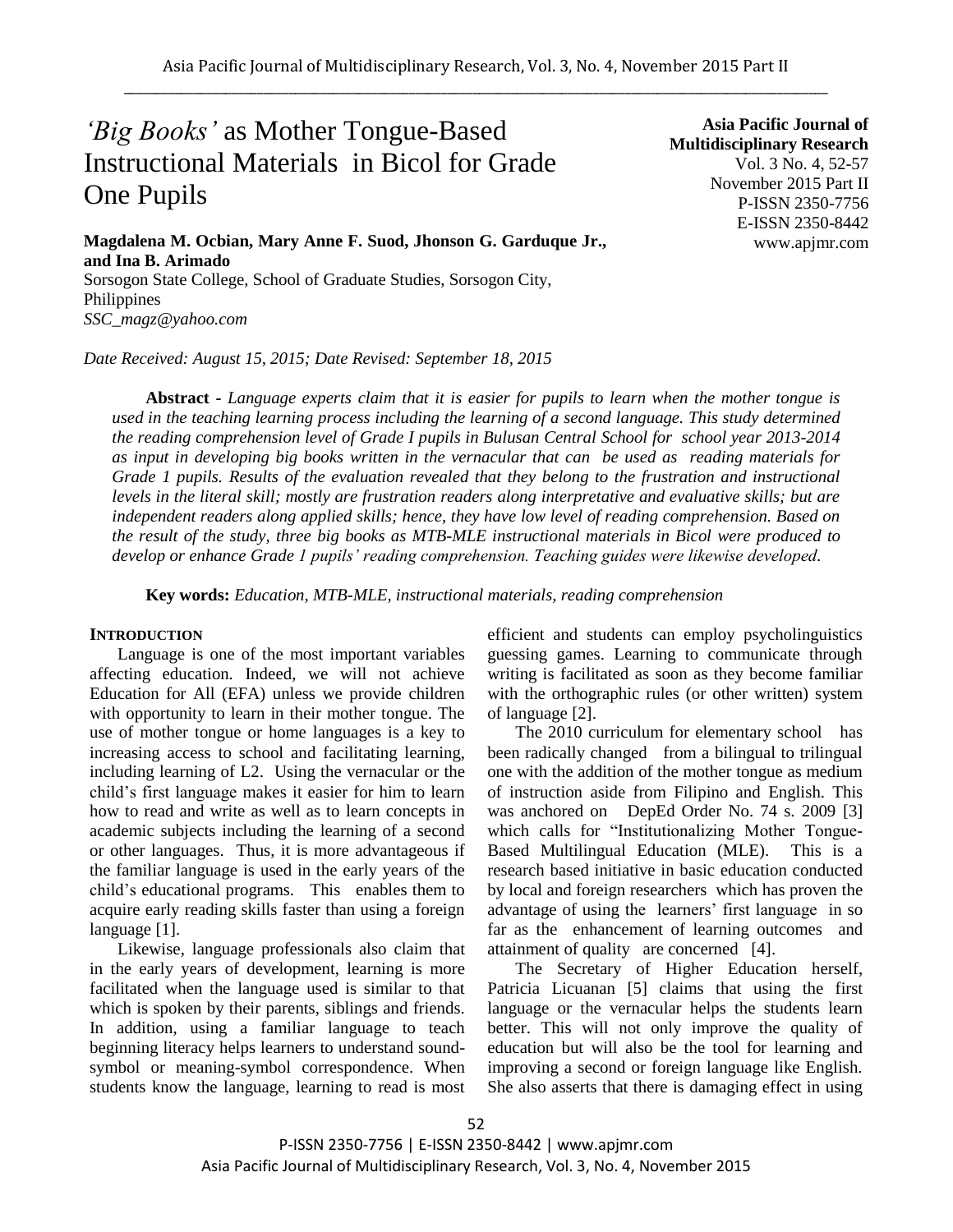English as the medium of instruction since students don't learn well as much as they do when teaching is done in their first language.

Furthermore, studies claimed that children who were taught effectively using their mother tongue perform better in school; thus become literate to that language. On the other hand, children who were discouraged to use their mother tongue consequently risked their personal and conceptual foundation for learning.

This is strengthened by the results s of local and international studies which have shown the superiority of using the pupils' home language inside the classroom during their early years of schooling. Such research claim that it produces learners who can easily adapt to learn a second (Filipino) and third (English) language and can learn other concepts better and faster. This fundamental change in the use of the mother tongue in school will nevertheless create some problems. Hence, this necessitates the production of new instructional materials and modules using the local dialects which have long been ignored as formal tools in facilitating the teaching and learning process

This need for new instructional material has been supported by DepEd Order No. 90 series of 2011 [6] which recommend the learning materials that can be produced for MTB-MLE instructions. These are stories printed in big book or in small book formats, and flash or activity cards using letters and numbers. Also included are basic sight words or grade level words and picture dictionary; and thematic picture chart for oral literacy [7]. Strickland and Morrow [8] also explained that a big book one of the learning materials that can be produced using pupils' native language. Big books contain reading materials printed in bigger book format for children's use. These are usually narratives which are quite appealing for children because of big illustrations which could entice them to be involved in print and later in reading.

A study on the use of big books approach was done by Nambiar [9] to see how well it can be applied to the teaching of reading in English to non-native learners of the language. It also determined the effect of big books on the early reading instruction in the ESL classroom. Findings revealed a strong relationship between reading success in school and early reading experiences at home.

In addition, the paper of Gacheche [10] underscored some of the potential benefits of a mother tongue-based education system. It reiterated that it improves learning outcomes, strengthens the development of native or local languages and provides an avenue in acquiring literacy in languages of wider communication, On the other hand, the paper also discussed some of the challenges attached it. This concerned teachers, instructional materials, language-in-education policy and planning, nationbuilding and language status. Nevertheless, the paper offered potential suggestions to address said concerns.

In like manner, Espinosa [11] stressed that an instructional material of any form is an important tool in the process of learning. It does not only enhance knowledge, thinking and problem solving skills of learners' but also enables them to achieve the learning objectives effectively and interestingly. Thus, wise and creative thinking of the teacher is advised to provide exciting ways to present visuals that enhance learning. Further, she said that the rapid development of eye catching materials nowadays has had a great influence on various realms of teaching and learning. Since people are embracing those changes, there is a need to develop a strategy that will make learning possible and interesting.

As observed, there are perennial problems that confront teachers in their daily performance of their basic jobs. They are faced with the low academic performance of pupils, as revealed by the achievement test and PHIL-IRI results, which is brought by their poor reading skills and study habits as well as the prevailing problems of school administrators and teachers on lack of reading resources for MTB-MLE.

Similarly, in the Bicol Region, particularly in Sorsogon province the same problem on the lack of instructional materials written in Sorsogon vernacular is also being experienced by Grades 1 to 3 teachers. Hence, the researchers have been driven by this urgent need to develop their own learning materials for their pupils. Likewise, this collaborative research between the professor of Sorsogon State College School of Graduate Studies and her students who are teaching in Cumadcad Elementary School, Cabagahan Elementary School and Tinampo Elementary School in the different divisions of Sorsogon is aimed at determining the comprehension level of Grade 1 pupils to serve as basis in developing big books in Bicol vernacular particularly in Bulusan, Sorsogon dialect.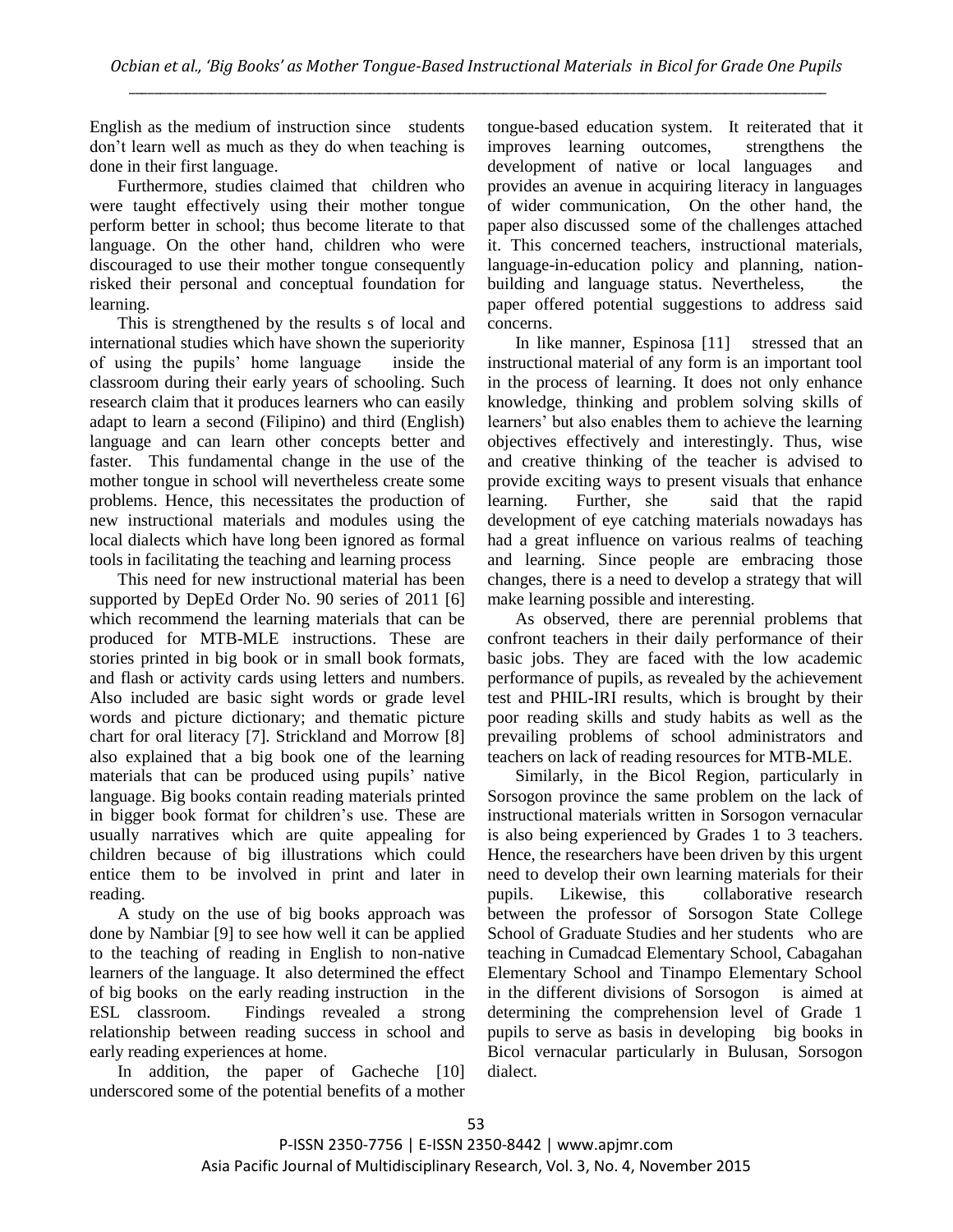

Figure 1. Theoretical Framework

### **OBJECTIVES OF THE STUDY**

This research determined the reading comprehension level of Grade 1 pupils in Bulusan Central School for S.Y. 2013-2014 as input in developing big books as MTB-MLE reading materials in Bicol particularly in Bulusan, Sorsogon dialect. Specifically, it determined the reading comprehension of Grade-I pupils along the literal, interpretative, evaluative and applied level; developed MTB-MLE reading materials in Bicol enhance the reading comprehension of the pupils; and designed teaching guides based on the developed reading materials.

## **THEORETICAL FRAMEWORK**

This present study utilized the systems approach of input, process, and output and this is shown in the conceptual paradigm as Figure 1.

The input is the level of reading comprehension of Grade 1 pupils along literal, interpretative, applied and evaluative. The process is a validated researcher-made reading test, development of big books, and teaching guide. The outputs of this study are the developed big books as MTB-MLE reading materials which aimed to improve the reading comprehension levels of Grade 1 pupils under MTB-MLE program and the proposed teaching guide. On the other hand, the feedback can be utilized as basis to improve the output for future researchers.

#### **MATERIALS AND METHODS**

This is a descriptive-developmental research which made use of validated researcher-made test composed of 25 items. There are 30 items in the original test for the dry run, however after checking, and doing item analysis some items were revised or improved, changed and deleted. The dry run was conducted last March 16, 2013 while the validated test was administered last July 29, 2013.

Thirty (30) Grade 1 pupils of Bulusan Central School for school year 2013-2014 were chosen as the subjects of the study out of three Grade 1 classes. They were selected through purposively sampling since they are the pupils of one of the researchers. To describe the comprehension level of Grade-I pupils, a researcher-made test was used as evaluation instrument. The test was validated to selected pupils in another class. After improving some items, a 30 item test was finalized and given to the pupil respondents as the main instrument in data gathering. The Phil-IRI has been adapted to describe the pupils' level of comprehension where: 80% - 100% are classified as independent readers; 59% - 79% as instructional readers; and 58% - below as frustration readers.

## **RESULTS AND DISCUSSION**

The level of comprehension of Grade 1 pupils along literal, interpretative, applied and evaluation is presented in Table 1.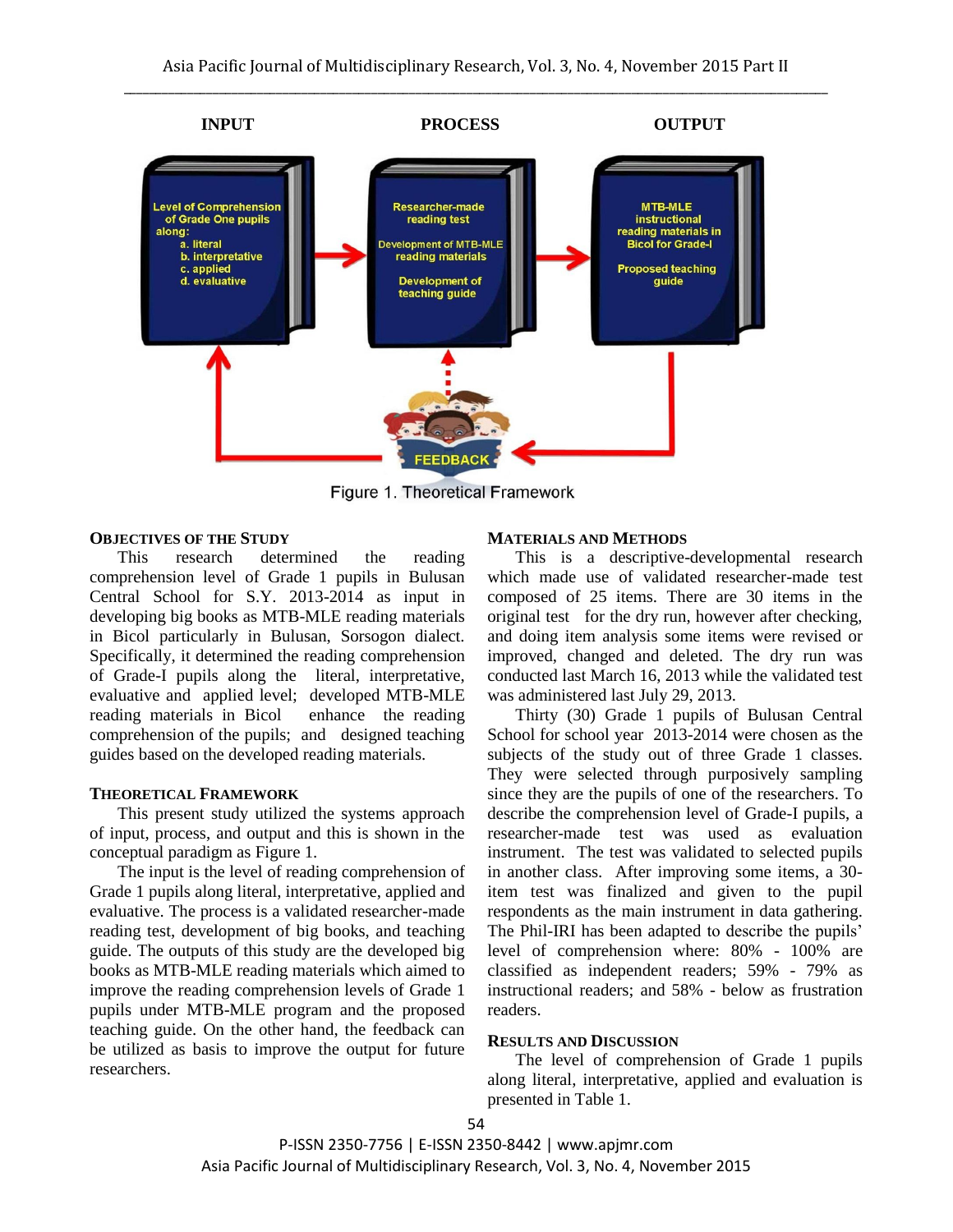| <b>OLAUC 1 1 UPIIS</b>  |    |      |
|-------------------------|----|------|
| Levels of Comprehension | f  | $\%$ |
| A. Literal              |    |      |
| a. Independent          | 5  | 16   |
| b. Instructional        | 11 | 37   |
| c. Frustration          | 14 | 47   |
| B. Interpretative       |    |      |
| a. Independent          | 4  | 13   |
| b. Instructional        | 10 | 33   |
| c. Frustration          | 16 | 54   |
| C. Applied              |    |      |
| a. Independent          | 17 | 57   |
| b. Instructional        | 12 | 40   |
| c. Frustration          | 1  | 3    |
| D. Evaluation           |    |      |
| a. Independent          | 2  | 7    |
| b. Instructional        | 7  | 23   |
| c. Frustration          | 21 | 70   |

|                       |  | Table 1. Level of Reading Comprehension of |  |
|-----------------------|--|--------------------------------------------|--|
| <b>Grade 1 Pupils</b> |  |                                            |  |

The table indicates that in terms of literal level, out of 30 pupils, only 5 or 16 percent belongs to the independent level, while 11 or 37 percent falls under instructional level, and 14 or 47 percent are classified under frustration level. This implies that pupils have not yet developed the proficiency in the literal level or first level of reading comprehension. This low level of reading proficiency maybe attributed to the limited exposure in reading activities in as much as the test was given only on the month of July. Although the test was given in the vernacular, yet this is not the only factor that would guarantee the acquisition of the pupils' desired proficiency level which may be attained through constant reading activities and by using *big books* wherein illustrations aid in the pupils' understanding are suggested or implied.

For the interpretative level, same table shows that 54 percent of the pupils belong to frustration level, while the rest are instructional and independent readers. This data means that majority of the pupils have not yet gained competence in reading between the lines and in the surface level. This data also indicates that the pupils find more difficulty in the interpretative level as compared to the literal level because of the increase in the percentage in frustration level readers. To attain proficiency in the interpretative level, Hermosa [12] stated that pupils should be able to answer questions not directly stated in the text but which are suggested or implied.

On the other hand, in terms of applied comprehension, majority or 57 percent of the pupils belong to the independent readers; 40 percent are instructional while 3 percent are frustration readers. This data denotes that pupils have attained the desired reading proficiency in applying the text to real life situations. Hermosa [12] also stated that this level stresses reading for use and for values and clarification. The reading act "nears completion as the child uses his reading in some practical way . . . (also when) his emotions are stirred; his attitudes and purposes are modified; indeed, his innermost being is involved."

Lastly, for the evaluative level, a greater percentage of pupils (70%) belong to frustration level, 23 percent are instructional, while only 7 percent are independent readers. This data indicates that pupils find difficulty in judging what has been read. This also indicates that the Grade 1 pupils have not yet gained the competence in making personal judgment in text in terms of accuracy, value, truthfulness and relevance of the content or theme because of their young age. This may be attributed to the fact that they are poor in the literal and in the interpretative levels, hence it follows that they are weak in the higher order reading skills.

On the average, the Grade 1 pupils have low level of reading comprehension along the literal, interpretative and evaluative skills but higher comprehension along applied skills. This result is not so surprising considering that the text was given on the second month of the classes. This data suggests that the reading teachers should intensify their reading lessons and focus on the three types of skills. The reading materials or the big books that were developed have considered this result.

# **2. Development of** *Big Books* **as MTB-MLE Reading Materials in Bicol for Grade 1 Pupils**

As earlier discussed, pupils were found weak along literal, interpretative and evaluative skills. These findings served as inputs in the development of the three big books which were all written in the local dialect to facilitate understanding of the stories. Certain criteria such as suitability of the story to the pupils' level of interest and experience, use of appropriate sentence structures and vocabulary, and the choice of the theme, plot, character and setting were all considered in crafting the stories. Added to

P-ISSN 2350-7756 | E-ISSN 2350-8442 | www.apjmr.com Asia Pacific Journal of Multidisciplinary Research, Vol. 3, No. 4, November 2015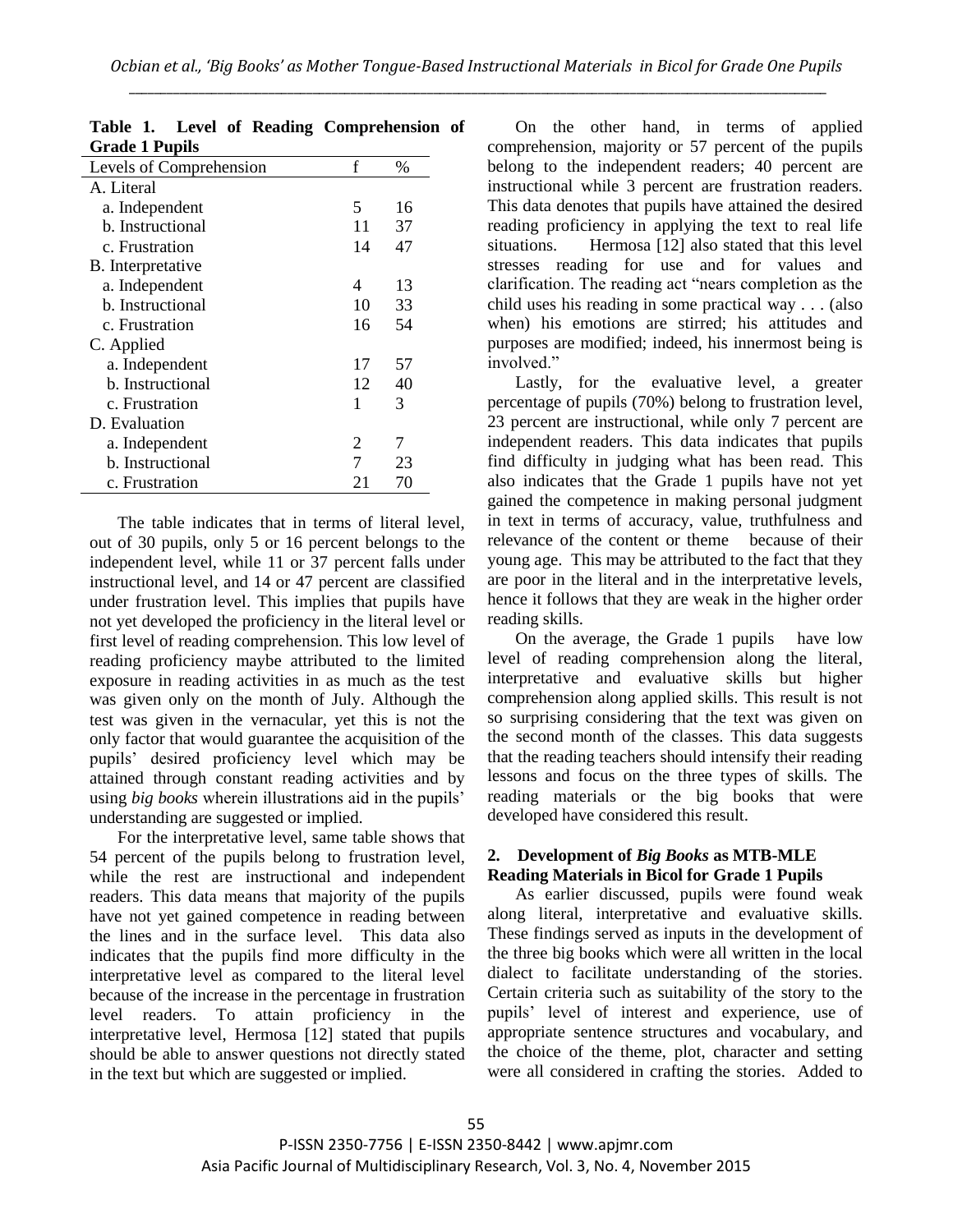these are the colorful illustrations which were aimed to attract and motivate pupils to read the stories.

Further, the teaching guides that were designed provided objectives, motive questions and unlocking of difficulties so that pupils will find the lessons meaningful and easier to understand. The pupils will be made to read the stories aloud after the first reading by the teacher. Constant reading even after the formal lessons (during the pupils' free time) coupled with the teacher's initiative and appropriate strategies will eventually improve the pupils' level of comprehension particularly along the identified weaknesses.

An instructional material of any form is an important tool in the process of learning. It does not only enhance knowledge, thinking and problem solving skills of learner but also enables them to achieve the learning objectives effectively and interestingly. Thus, wise and creative thinking of the teacher is advised to provide exciting ways to present visual that enhances learning [11].

This present study considered producing three big books in Bicol Bulusan dialect as the output of the study. Big books, according to Strickland and Morrow [8] contain reading materials printed in bigger book format for children's use measuring 18 to 20 inches tall with print of at least an inch high. The size and clarity of the print and illustrations would entice attention of children to focus on the book from a distance of at least 15 feet.

The choice of the big book format was anchored on the various advantages in teaching reading to young children as cited and claimed in previous literatures and studies. Because of its enlarged book format, it can be situated in the classroom where the children can see the prints and illustrations as the teachers read to them the story which is similar to how their parents read at home. Also, the bigger prints serve as an eye-catcher for young learners to focus their attention to the reading material and activity [13]. Further, the bigger size of the reading material enables the pupils to follow exactly what the teacher is modeling which include her thinking process, her intention to enable the pupils to get meaning of the print, correct phrasing and chunking. And lastly, the enlarged size of big book captures young children's curiosity and interest, and motivates them to focus on the reading activity.

Thus, the researchers of this present study produced *big books* which primarily aimed to develop reading comprehension of Grade 1 pupils particularly along the skills which were found weak. These big books are entitled: *An Talapang na si Kokak Pukak (*The Frog named Kokak Pokak*), Si Mam Mara*  (Teacher Mara*),* and *An Bakasyon sa Baryo Berde (*The Vacation at Barangay Berde). Said books were originally written in three Bicol vernaculars of Cumadcad, Castilla, Matnog and Bulusan Sorsogon dialects, respectively, but were later translated to Bicol Bulusan, Sorsogon dialect. The three stories inculcate values of respect for elders, concern for others, and appreciation and care for the environment.

These big books were illustrated by an elementary teacher who has had some formal training in drafting and drawing stories. The stories were first printed in small size coupon bond as well as their illustrations. These were shown to some grade one teachers and to the researchers for evaluation and critiquing. The comments and suggestions were given to the illustrator. Most of the comments were on the choice of colors, balance and uniformity of images or faces of the characters. These suggestions were considered in the final copy and illustration in the big books.

# **3. Development of Teaching Guides**

The proposed teaching guides were also designed for each big book to help other teachers in using said materials. The guides include the objectives and strategies to be employed, the subject matter, the learning activities for a) pre-reading which covers motivation, unlocking of difficult words, book orientation, giving of motive questions, b) active reading (first reading by the teacher while pupils listen and second reading where pupils have to interact with the text).

These are followed by post reading where the teacher asks some interactive questions. Enrichment activity is also included. Evaluation follows the entire activity to test the pupils' level of comprehension. Assignment is likewise included.

## **CONCLUSIONS AND RECOMMENDATIONS**

The Grade-I pupils of Bulusan Central School belong to the frustration and instructional levels in the literal skills; mostly are frustration readers along interpretative and evaluative skills; but are independent readers along applied skills. Hence, they have low level of reading comprehension. Three *big books* as MTB-MLE instructional materials in Bicol particularly in the Bulusan, Sorsogon dialect are produced to develop or enhance the Grade I pupils'